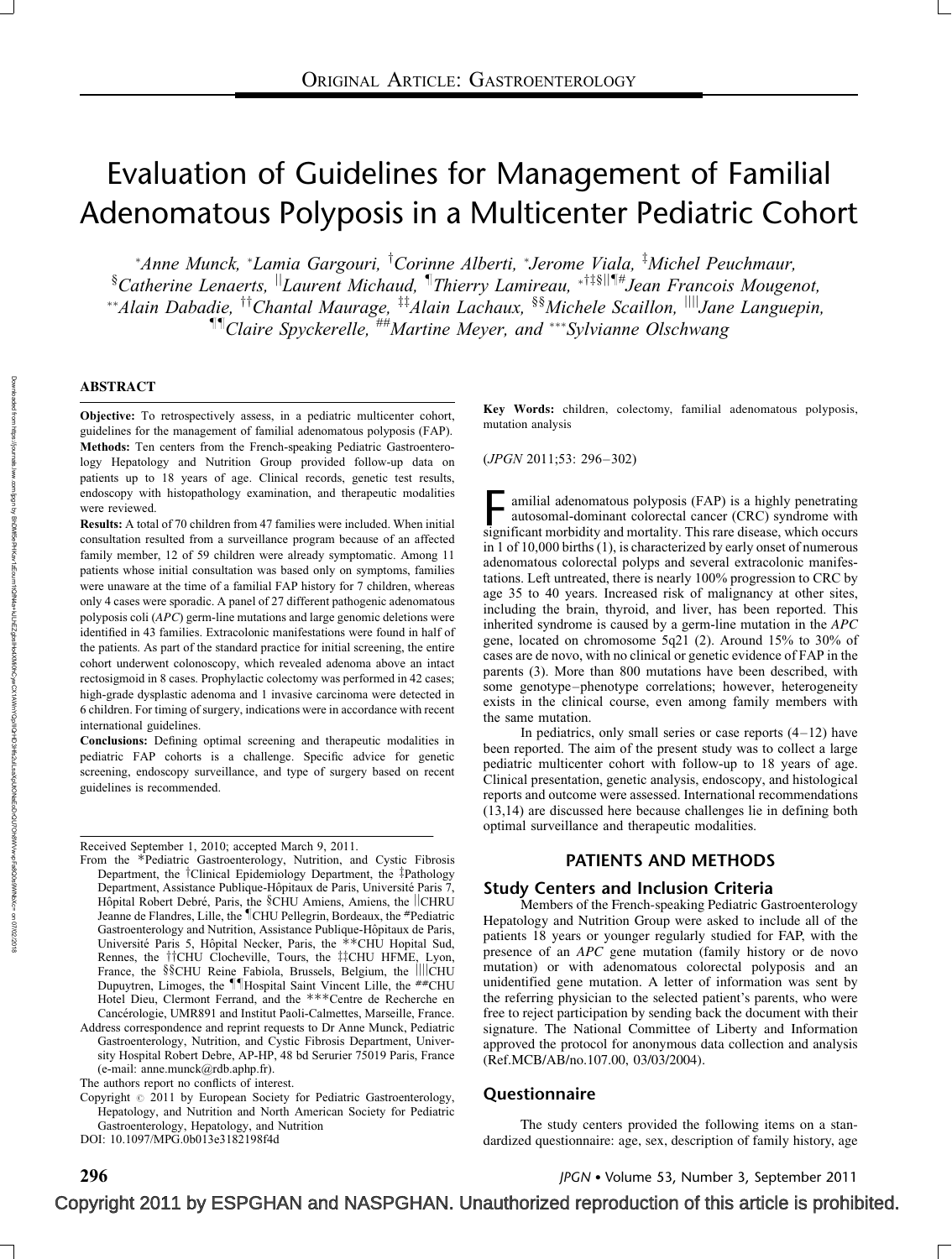and symptoms at initial consultation, and associated extracolonic manifestations. Initial and subsequent colonoscopies, esophagogastroduodenoscopies (EGD) with macroscopic findings, and histopathology data were recorded. Polyps were classified according to their number (none, few, numerous  $\approx$  50 polyps], innumerable or "carpeted"), size  $(< 0.5$  cm,  $0.5-1$  cm,  $> 1$  cm), and location (rectosigmoid, left colon, midcolon, right colon, ileum, gastric, duodenum, and unexplored region). Histopathology results were not centrally reviewed; pathologists at their own institutions graded adenoma dysplasia as low, mild to moderate, high, or severe and invasive carcinoma. Histopathology reports were centrally reviewed if high-grade dysplasia or invasive carcinoma was reported. Treatment data included, when necessary, age and type of colectomy (subtotal colectomy with ileorectal anastomosis [IRA], total proctocolectomy or ileal pouch anal anastomosis [IPAA]), postsurgical complications, follow-up (medication, bowel movements), and, if the patient died, age and cause of death. All of the patients or legal representatives signed informed consent for a genetic examination after an interview with an authorized geneticist. Mutation analysis was performed at the same center (SO). After genomic DNA extraction from peripheral blood samples, the entire coding sequence of the *APC* gene was screened by sequencing according to previous reports (15). Search for large genomic rearrangements was performed using the quantitative multiplex polymerase chain reaction of short fluorescent fragments technique as developed by Demange et al (16).

## Statistical Analysis

Statistical analysis was carried out using SAS version 9.12 software (SAS Institute, Cary, NC). Qualitative variables were described as numbers and percentages and quantitative variables as medians with their quartiles  $(Q1-Q3)$ . Differences were tested by Fisher exact test for categorical variables and by Wilcoxon test for quantitative variables. Time to colectomy was assessed by the Kaplan-Meier curve.

#### RESULTS

Between March 2005 and December 2007, a total of 70 patients from 10 centers (9 in France, 1 in Belgium) were included in the database. No families refused to participate in the study. There were no duplicates. The oldest patient was born in 1970 and the youngest in 1995. Table 1 provides characteristics of the cohort issued from 47 families according to clinical or genetic evidence of FAP in parents. All of the patients were alive at the time of chart analysis.

### Clinical Presentation

Among the 66 patients with familial FAP (Table 1), 59 had an initial consultation within the framework of a surveillance program for families of an affected member and 12 of these were already symptomatic. The other 7 children had developed symptoms before FAP diagnosis; families were unaware at that time of an FAP history. Median age at diagnosis was younger in the symptomatic group (8.8 years [6.5–10.1]) than in the ''surveillance asymptomatic'' group (10.3 years [7.6–12.3]), although this difference was not found to be statistically significant. A small cohort of 4 symptomatic children represented de novo mutation patients seen at a median age of 11.3 years [8.9–13.4].

In the overall cohort, 23 patients (33%) were symptomatic at diagnosis, mainly with rectal bleeding (73%), abdominal pain (36%), anemia (14%), and diarrhea (14%), whereas 1 presented with costal osteoma.

TABLE 1. Familial adenomatous polyposis population characteristics

| Variables                          | No. | $\frac{0}{0}$ |  |
|------------------------------------|-----|---------------|--|
| Patients, sex $(n=70)$             |     |               |  |
| Male                               | 34  | 48.5          |  |
| Female                             | 36  | 51.4          |  |
| Family history $(n=47)$            |     |               |  |
| Positive                           | 43  | 9.5           |  |
| Negative                           | 4   | 8.5           |  |
| Clinical presentation              |     |               |  |
| <b>Familial FAP</b>                | 66  | 94            |  |
| Surveillance program, asymptomatic | 47  | 71            |  |
| Surveillance program, symptomatic  | 12  | 18            |  |
| Symptomatic                        | 7   | 10            |  |
| De novo FAP                        | 4   | 6             |  |
| Symptomatic                        | 4   | 100           |  |

 $FAP =$  familial adenomatous polyposis.

## Colonoscopy and Histology Findings

Median age at initial colonoscopy was similar in familial FAP and de novo cases, respectively  $9.7(7.6-12.4)$  and  $11.7(9.1-$ 13.9) years. A total of 245 procedures were performed before the patients were 18 years of age, with a median number per patient of 2 (range  $1-11$ ), and histopathology reports were available for 85% of them. The median duration between initial colonoscopy and the final procedure was  $7(2-10)$  years (with a total of 494 follow-up years). Colorectal adenomas were identified in initial colonoscopy in 80% of the cohort, with this percentage reaching 93% in subsequent colonoscopy. In all of the patients presenting with rectal bleeding, polyps were found at initial colonoscopy; thus in our cohort, rectal bleeding predicted the likelihood of dysplasia. It is noteworthy that in 8 children, colonic polyps were found above an intact rectosigmoid, with 2 children presenting rectal bleeding at 8.5 and 9.5 years of age. Polyp sizes were under 0.5 cm in all of the patients but 5; 4 had a polyp size between 0.5 and 1 cm (2 highgrade dysplastic polyps) and 1 patient had a polyp >1 cm (moderategrade dysplasia). Innumerable polyps were identified in 25 patients. Histopathology results on preoperative endoscopy and surgical specimens from the 42 patients who underwent prophylactic colectomy are summarized in Table 2. Exploration above the ileocecal valve was carried out in 72% of colonoscopies, thus possibly underestimating the extent of ileal polyps. One ileal low-grade dysplastic polyp was identified before any surgical procedure and remained stable during the 7-year follow-up. Regular endoscopic surveillance after both types of surgery found low-grade dysplastic polyps in the ilea of 2 patients who underwent IPAA (remaining stable after 2- and 3-year follow-up, respectively) and in the recta of 2 patients with IRA.

## Extracolonic Manifestations

Copyright 2011 by ESPGHAN and NASPGHAN. Unauthorized reproduction of this article is prohibited.

A total of 60 extracolonic manifestations were identified in half of the cohort (Table 3). Desmoid tumors developed in 5 patients at as early as 1.1 years of age. Follow-up remained uneventful for all but 1 patient, who developed a mesenteric tumor that led to compression symptoms and required surgery and conversion to IPAA 3 years after prophylactic IRA colectomy was performed in the late 1980 s. Osteomas and epidermoid cysts were also reported; nevertheless, they may not have been thoroughly noted on the chart

www.jpgn.org  $297$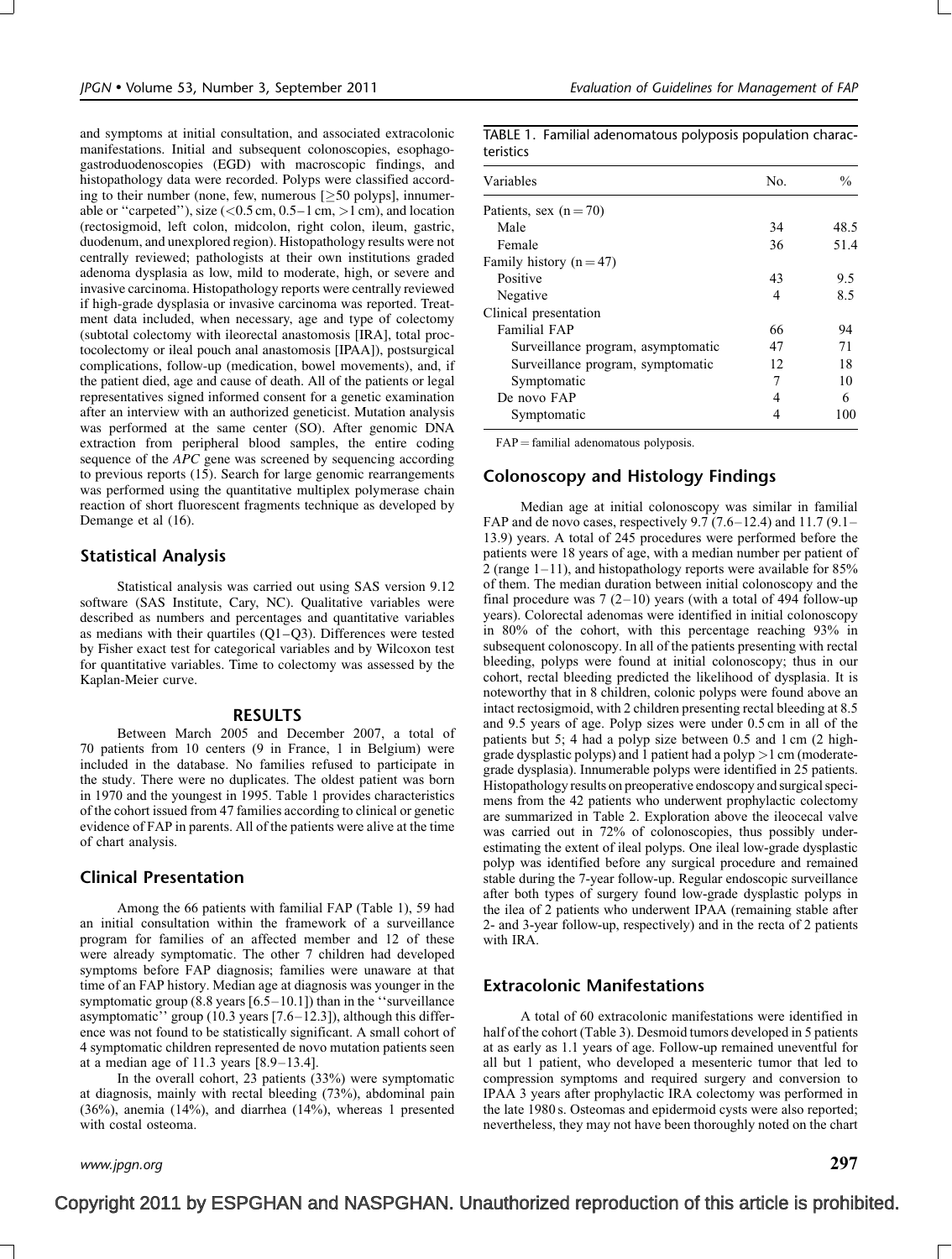| Pathology                       | No.      | $\frac{0}{0}$ |  |
|---------------------------------|----------|---------------|--|
| Preoperative endoscopy $(n=42)$ |          |               |  |
| Dysplasia*                      | 41       | 100           |  |
| Invasive carcinoma              | $\Omega$ | $\Omega$      |  |
| High-grade                      | 3        |               |  |
| Low to mild to moderate grade   | 38       | 93            |  |
| No dysplasia                    | 0        | $\Omega$      |  |
| Surgical specimen $(n=36)$      |          |               |  |
| Dysplasia                       | 37       | 100           |  |
| Invasive carcinoma              |          | 2.8           |  |
| High-grade                      | 4        | 11            |  |
| Low to mild to moderate grade   | 31       | 86            |  |
| No dysplasia                    | 0        | 0             |  |
| Overall $(n=42)$                |          |               |  |
| Dysplasia                       | 42       | 100           |  |
| Invasive carcinoma              | 1        | 2.4           |  |
| High-grade                      | 5        | 12            |  |
| Low to mild to moderate grade   | 36       | 85.6          |  |

|  | TABLE 2. Colon histopathology data on the 42 patients with |  |  |
|--|------------------------------------------------------------|--|--|
|  | PAF who underwent prophylactic colectomy                   |  |  |

Data were not available for 1 patient.

by the gastroenterologist caring for patients with FAP because of their low morbidity.

Congenital hypertrophy of the retinal pigment epithelium (CHRPE), a highly specific phenotypic manifestation of the disease and a predictor of the presence of FAP, was identified in 14 of the 31 documented families.

EGD was performed as part of the evaluation in 54 patients, with a total of 155 procedures. Fundic ( $n = 3$ ) and/or antral ( $n = 4$ ) gastric adenoma was present in 11%. Duodenal adenomas were found in 23 patients (43%), with the youngest patient being 6.9 years old; all of the polyps were stage I Spigelman (17) with remarkable stability of dysplasia during the follow-up period (median duration 7 years [2–10]). One hepatoblastoma was reported in a 1-year-old girl. One child had acute lymphoblastic lymphoma at 3 years of age with complete remission.

## Surgery and Follow-Up

Forty-two patients (60%; 18 boys and 24 girls) underwent prophylactic colectomy. Median ages at surgery were, respectively, 13.5 (10.9–14.7) and 12 years (9.4–14). Figure 1 shows the risk of colectomy according to age with a median of 14.9 years (95% confidence interval 13.9–15.7); no significant difference was observed according to date of birth.

For 25 patients, the decision for surgery relied on innumerable polyps, all with evidence of low- or moderate-grade dysplastic foci except for 1 with high-grade dysplasia (at 11.6 years); for 11 cases, the decision was based on numerous polyps with a sharp increase in polyp development in association with rectal bleeding in 6 patients, or else the ''hot-spot'' 1309 mutation. Finally, indication relied on high-grade dysplasia on preoperative endoscopy in 2 children (at 13.8 and 15.5 years) and on severity of disease expression in 4 families (hepatoblastoma [1], glioblastoma in a sibling [1], father's recent death [2]).

Surgery was performed on 39 children with a familial history of FAP (58%) and on all de novo mutation patients. The surgical procedure consisted of IRA for 14% and IPAA for 86%. The percentage of patients experiencing complications was similar

whatever the type of surgery, with discrepancies in their manifestations (Table 4). Locoregional infections, septicemia, postsurgical abdominal wall desmoid tumors, and soiling after a 6-month delay occurred only following the IPAA procedure. After IRA, the only complication was postoperative small bowel obstruction, observed in 3 patients. Long-term medical maintenance therapy to reduce the average number of bowel movements was required in 39% of patients with IPAA. None of the children received postoperative chemoprevention with NSAIDs or selective cyclooxygenase-2 inhibitors.

Overall, 6 patients (8.5%), all with a family history of FAP, presented high-grade dysplasia, with 1 invasive carcinoma at 8.8 years. Diagnosis was made based on endoscopic biopsies in 2 children with polyp size >0.5 cm and in 1 child with innumerable polyps. For the remaining 3, diagnosis was based on surgical specimens: The indication for prophylactic colectomy was based on rectal bleeding for 2 patients and innumerable polyps for 1 (Table 5).

None of the patients who underwent IRA developed highgrade adenoma in the rectum during follow-up (median duration 9 years [6–10]). No pouch adenoma was found during regular follow-up after IPAA. Ileal low-grade dysplastic adenoma occurred in 2 patients.

## Mutation Analysis

Pathogenic germ-line APC alterations and large genomic deletions were identified in 43 of the 47 families (84%), with a detection rate, which attained 100% in patients with de novo mutation. Most alterations (37 of 42) were predicted to lead to truncated APC proteins, including 20 frameshift mutations caused by small deletions/insertions, 16 nonsense mutations, and 1 mutation involving a consensus-splicing site. A total of 27 different mutations and 5 genomic deletions were identified (Table 3). Attenuated FAP (AAPC) arising from APC gene mutations in the extreme proximal  $5'$  to codon 168 was present in 1 family. Mutations between codons 1250 and 1464, usually described for the classical severe phenotype, involved 16 families with 24 children. Mutational ''hot-spots,'' mainly at codons 1309 and 1061, were present, respectively, in 10 families (15 patients) and 1 family (2 patients). Mutations at other sites usually involved patients with classical phenotypes; they characterized 21 families and 25 children. Large genomic deletions were found in 5 families (7 children); up until now, only 4 families (11 children) have been found to be phenotype-positive, genotype-negative. Incomplete gene analysis in 1 family resulted from insufficient biological material.

## Genotype–Phenotype Correlations

Genotype–phenotype correlations described in the literature mainly involved epidemiological data with long-term follow-up of patients through adulthood. In our pediatric cohort, we may have missed information on items that developed with increasing age.

In families (Table 6) with codon mutations usually associated with a classical severe phenotype, 81% underwent colectomy before 18 years of age. For specific hot-spot mutations at codon 1309, although 60% were clinically symptomatic, with 82% of them having innumerable colorectal polyps at the time of prophylactic colectomy, none presented with high-grade polyp dysplasia. Two patients with the hot-spot mutation at codon 1061, clinically asymptomatic but with innumerable polyps for 1 of them, refused surgical treatment at the time of the study at 16 and 17 years of age, but were followed up by a psychologist. In the remaining patients with a mutation associated with a classical severe phenotype, 33% were clinically symptomatic, 66% underwent colectomy, and a high-grade dysplastic polyp was reported in a 16.2-year-old patient.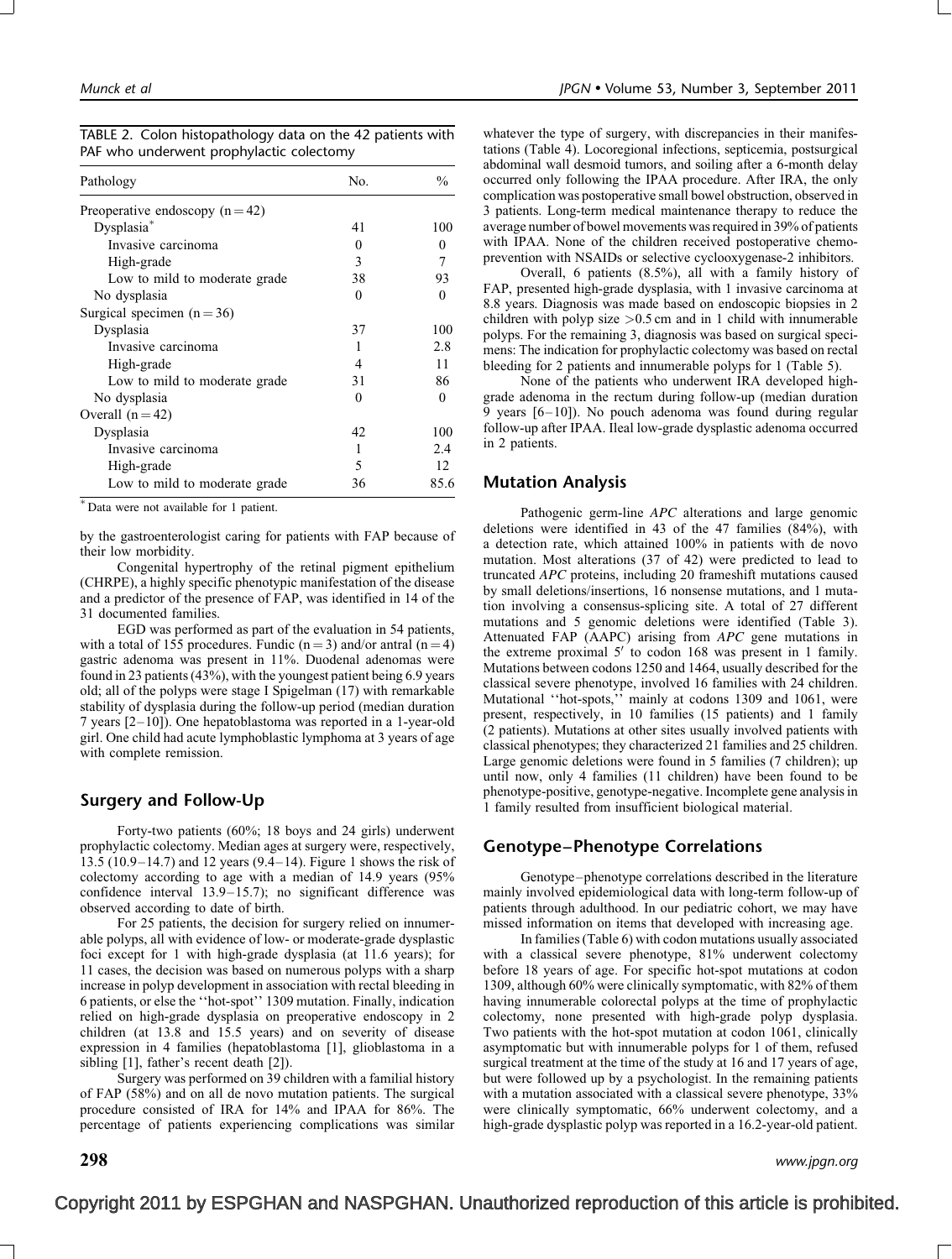| FAP<br>families          | No.<br>cases   | Initial<br>symptoms              | Codon<br>mutation      | Transmission   | Extracolonic<br>manifestations  | Surgery/high<br>grade/carcinoma      |
|--------------------------|----------------|----------------------------------|------------------------|----------------|---------------------------------|--------------------------------------|
| $\mathbf{1}$             | $\mathfrak z$  | $\boldsymbol{0}$                 | 1362                   | ${\bf F}$      | D (2), A (2), CHRPE, Ds (2), EC | IPAA(2)                              |
| $\overline{c}$           | $\sqrt{2}$     | $\boldsymbol{0}$                 | 936                    | M              | $D(1)$ , A $(1)$ , CHRPE        | IPAA $(2)$                           |
| $\mathfrak{Z}$           | $\sqrt{2}$     | $\boldsymbol{0}$                 | 1061                   | $\mathbf M$    | $D(2)$ , CHRPE                  | $\bf{0}$                             |
| $\overline{\mathcal{L}}$ | $\sqrt{2}$     | $\boldsymbol{0}$                 | 1065                   | ${\bf F}$      | D, CHRPE                        | IPAA(2)                              |
| 5                        | $\mathbf{1}$   | $\boldsymbol{0}$                 | 1538                   | $\mathbf M$    | D, EC,                          | IPAA, HG                             |
| 6                        | $\mathbf{1}$   | $\boldsymbol{0}$                 | 696                    | $\rm F$        | D, CHRPE                        | <b>IPAA</b>                          |
| 7                        | $\mathbf{1}$   | $\mathbf{1}$                     | 1309                   | —              | D, F, CHRPE                     | <b>IPAA</b>                          |
| $\,8\,$                  | $\mathbf{1}$   | $\mathbf{1}$                     | 1309                   | ${\rm F}$      |                                 | <b>IPAA</b>                          |
| 9                        | $\mathbf{1}$   | $\mathbf{1}$                     | 1062                   | ${\rm F}$      |                                 | IPAA, HG                             |
| 10                       | $\mathbf{1}$   | $\mathbf{1}$                     | 1406                   |                | D, A                            | <b>IPAA</b>                          |
| 11                       | $\mathbf{1}$   | $\boldsymbol{0}$                 | del complete           | $\rm F$        | D                               | $\boldsymbol{0}$                     |
| 12                       | $\mathbf{1}$   | $\mathbf{1}$                     | 235                    | $\mathbf M$    | D, F                            | $\boldsymbol{0}$                     |
| 13                       | $\overline{c}$ | $\boldsymbol{0}$                 | del complete           | $\mathbf M$    |                                 | <b>IPAA</b>                          |
| 14                       | $\mathbf{1}$   | $\boldsymbol{0}$                 | 984                    | ${\rm F}$      |                                 | IPAA, HG                             |
| 15                       | $\mathbf{1}$   | $\mathbf{1}$                     | 1420                   | ${\rm F}$      | $\rm EC$                        | $\boldsymbol{0}$                     |
| 16                       | $\sqrt{2}$     | $\mathbf{1}$                     | 1556                   | $\mathbf M$    | ${\bf D}$                       | IPAA(1)                              |
| 17                       | $\sqrt{2}$     | $\mathbf{1}$                     | $\mathbf{N}\mathbf{I}$ | $\mathbf M$    |                                 | IRA $(2)$ , IC $(1)$                 |
| 18                       | $\mathbf{1}$   | $\boldsymbol{0}$                 | 936                    | $\mathbf M$    | D, F                            | $\bf{0}$                             |
| 19                       | $\mathbf{1}$   | $\mathbf{1}$                     | 1564                   |                | Ds                              | <b>IRA</b>                           |
| $20\,$                   | $\mathbf{1}$   | $\boldsymbol{0}$                 | del complete           | M              |                                 | <b>IPAA</b>                          |
| $21\,$                   | $\mathbf{1}$   | $\boldsymbol{0}$                 | 499                    | $\mathbf M$    |                                 | $\boldsymbol{0}$                     |
| 22                       | $\sqrt{2}$     | $\boldsymbol{0}$                 | 158                    | $\mathbf M$    |                                 | $\theta$                             |
| 23                       | $\sqrt{2}$     | $\boldsymbol{0}$                 | 215                    | $\mathbf M$    | ${\bf D}$                       | IPAA $(2)$ , HG $(1)$                |
| 24                       | $\mathbf{1}$   | $\boldsymbol{0}$                 | 564                    | $\mathbf F$    | <b>CHRPE</b>                    | <b>IPAA</b>                          |
| 25                       | 1              | $\boldsymbol{0}$                 | 136                    | $\mathbf M$    |                                 | $\bf{0}$                             |
| 26                       | $\sqrt{5}$     | $\boldsymbol{0}$                 | $\rm{NI}$              | $\mathbf M$    |                                 | IPAA(1)                              |
| $27\,$                   | $\mathfrak{Z}$ | $\mathbf{1}$                     | 1309                   | ${\bf F}$      | CHRPE, EC                       | IPAA(3)                              |
| $28\,$                   | $\mathbf{1}$   | $\mathbf{1}$                     | 1370                   | M              |                                 | $\boldsymbol{0}$                     |
| 29                       |                | $\mathbf{1}$                     | 1370                   | F              |                                 | <b>IRA</b>                           |
| 30                       | 1              |                                  | 1309                   |                |                                 |                                      |
| 31                       | $\mathbf{1}$   | $\boldsymbol{0}$<br>$\mathbf{1}$ | 943                    | F<br>${\rm F}$ |                                 | <b>IPAA</b><br>$\boldsymbol{0}$      |
| 32                       | $\overline{c}$ |                                  |                        |                |                                 |                                      |
|                          | $\mathbf{1}$   | $\mathbf{1}$                     | 1309                   | ${\rm F}$      | <b>CHRPE</b>                    | <b>IPAA</b>                          |
| 33                       | $\mathbf{1}$   | $\boldsymbol{0}$                 | 876                    | $\mathbf F$    |                                 | $\boldsymbol{0}$<br>$\boldsymbol{0}$ |
| 34                       | $\mathbf{1}$   | $\boldsymbol{0}$                 | 1567                   | $\mathbf M$    | D, CHRPE, Ds, EC                |                                      |
| 35                       | 1              | $\boldsymbol{0}$                 | 216                    | F              |                                 | <b>IRA</b>                           |
| 36                       | $\mathbf{1}$   | $\mathbf{1}$                     | 1309                   |                |                                 | <b>IPAA</b>                          |
| 37                       | $\mathbf{1}$   | $\mathbf{1}$                     | 213                    | M              | $\boldsymbol{H}$                | <b>IPAA</b>                          |
| 38                       | $\mathbf{1}$   | $\boldsymbol{0}$                 | $\mathbf{N}\mathbf{I}$ | $\mathbf F$    |                                 | $\boldsymbol{0}$                     |
| 39                       | $\sqrt{2}$     | $\mathbf{1}$                     | 1309                   | $\mathbf M$    | CHRPE, Ds                       | IRA $(1)$ , IPAA $(1)$               |
| $40\,$                   | $\overline{c}$ | $\mathbf{1}$                     | del complete           | ${\rm F}$      | $D(2)$ , CHRPE                  | IPAA(1)                              |
| 41                       | $\mathbf{1}$   | 1                                | 1396                   | F              |                                 | $\boldsymbol{0}$                     |
| 42                       | $\mathbf{1}$   | $\mathbf{1}$                     | 1309                   | ${\rm F}$      |                                 | <b>IPAA</b>                          |
| 43                       | $\mathfrak z$  | $\boldsymbol{0}$                 | $\mathbf{N}\mathbf{I}$ | $\mathbf M$    | CHRPE, EC                       | IPAA $(2)$                           |
| 44                       | $\mathbf{1}$   | $\mathbf{1}$                     | 1309                   | ${\bf F}$      | D                               | <b>IPAA</b>                          |
| 45                       | $\mathfrak z$  | $\mathbf{1}$                     | 1309                   | $\mathbf M$    | D(3)                            | IPAA(3)                              |
| 46                       | $\mathbf{1}$   | $\boldsymbol{0}$                 | 805                    | ${\bf F}$      | D                               | IPAA, HG                             |
| 47                       | $\mathbf{1}$   | $\boldsymbol{0}$                 | del $8-15$             | $\mathbf M$    |                                 | $\boldsymbol{0}$                     |

Initial symptoms: presence: 1, absence: 0. Codon mutation:  $NI =$  nonidentified. Genetic transmission:  $F =$  father;  $M =$  mother. Extracolonic manifestations:  $A =$  antral adenoma; CHRPE = congenital hypertrophy of the retinal pigment epithelium; D = duodenal adenoma; Ds = desmoid tumor; EC = epidermal cysts;  $F =$  fundic adenoma; H = hepatoblastoma. Adenoma dysplasia: HG = high-grade dysplasia; IC = invasive carcinoma. Surgery: IPAA = ileal-pouch anal anastomosis;  $IRA = 1$ eorectal anastomosis.

www.jpgn.org  $299$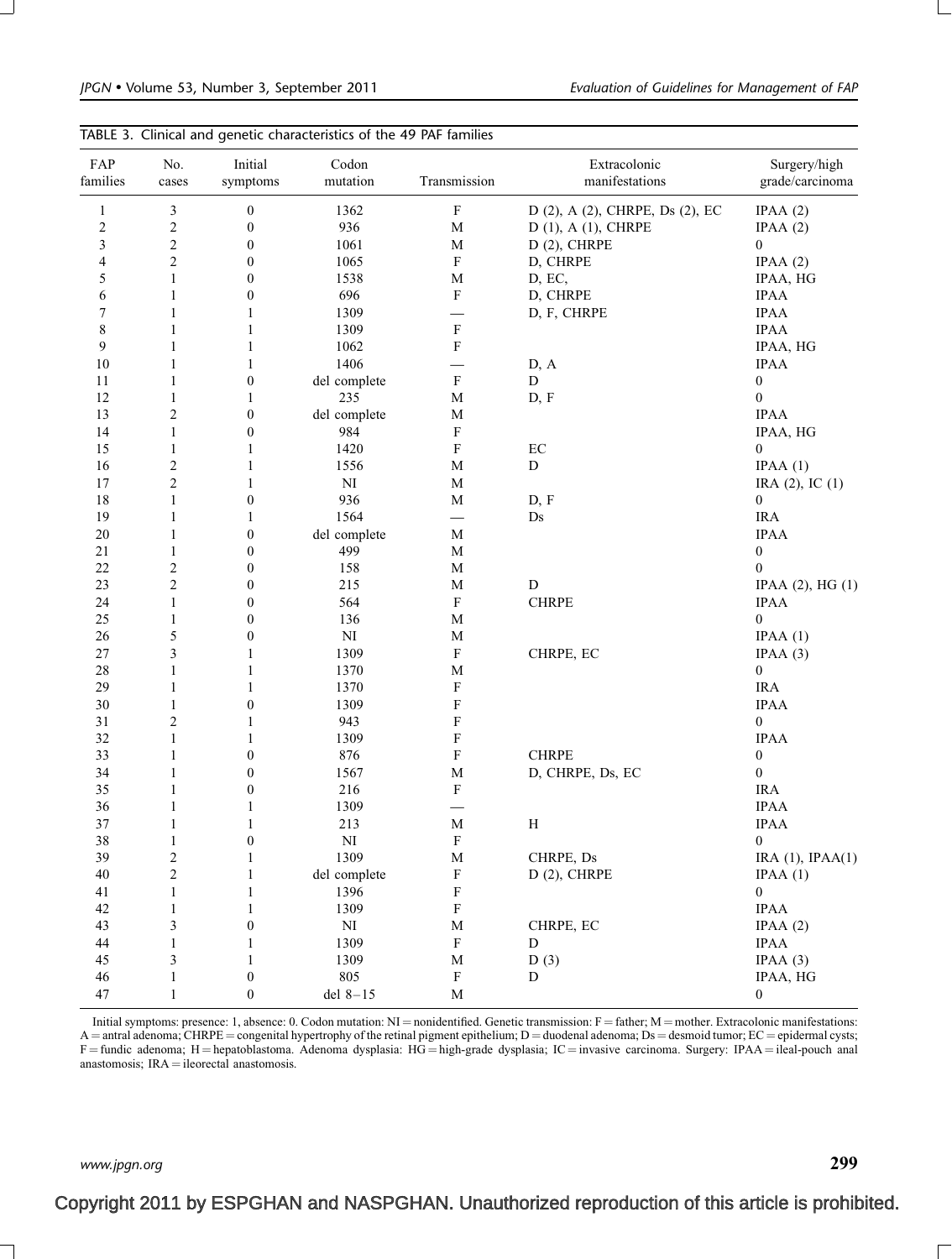

FIGURE 1. Time to colectomy (estimated by the Kaplan-Meier curve).

Codon mutations located at other sites were usually associated with classical phenotypes; 56% underwent colectomy; and, surprisingly, 4 high-grade adenomas were identified at 11.6, 12, 13.8, and 16 years of age in asymptomatic children, 2 of whom presented with innumerable polyps and 2 who had polyps larger than 0.5 cm. Codon mutations usually associated with AAPC were found in only 1 family. In patients with large genomic deletions or from genotype-negative families, rates of colectomy were, respectively, 43% and 33%. Thus, our data confirm important phenotypic discrepancies in the severity of the disease within each of these subgroups, even among patients with identical mutations.

Extracolonic manifestations were found in 49% of the patients. Desmoid tumors were associated with a codon mutation located at the  $3'$  end of the  $APC$  gene in 75%, as previously reported. CHRPE was identified in families with mutations between codons 311 and 1444, as described in the literature, but 5 families screened negative even though they had a mutation within this range. The patient who developed a hepatoblastoma had a mutation in the proximal half of the APC gene.

#### **DISCUSSION**

We describe here the largest series of children ever diagnosed as having FAP. Previous reports mainly involved small

TABLE 4. Short- and long-term complications after prophylactic colectomy

| Procedure                              | IR A  | <b>IPAA</b> |
|----------------------------------------|-------|-------------|
| No. colectomies $(\% )$                | 6(14) | 37 (86)     |
| No. patients with complications $(\%)$ | 3(50) | 16(44)      |
| Short-term complications $(\%)$        | 3(50) | 17(47)      |
| Pelvic abscess                         | 0     | 5           |
| Anastomotic separation                 |       | 3           |
| Septicemia                             |       | 2           |
| Postoperative bowel obstruction        | 3     |             |
| Anal stenosis                          |       |             |
| Pelvic hematoma                        |       |             |
| Pancreatitis postlaparoscopic healing  |       |             |
| Long-term complications $(\%)$         |       | 3(8)        |
| Daytime/nighttime soiling              |       | 1/1         |
| Intrabadominal desmoid tumor           |       |             |
| Medicine prescription $(\%)$           |       | 14 (3       |

 $IPA = ideal$  pouch-anal anastomosis;  $IRA = ileorecta$  anastomosis.

TABLE 5. Percentage of colectomy and occurrence of highgrade adenoma dysplasia/invasive carcinoma according with the genotype

|                           | Patients | Colectomy $(\% )$ | HG/IC |
|---------------------------|----------|-------------------|-------|
| Total                     | 70       | 42 (60)           |       |
| Familial history          | 66       | 38 (58)           |       |
| De novo mutation cases    | 4        | 4(100)            |       |
| Classical severe genotype | 24       | 21 (81)           |       |
| Hot-spot mutation 1309    | 15       | 15 (100)          |       |
| Classical genotype        | 25       | 14 (56)           |       |
| <b>Attenuated FAP</b>     | 3        | 1(33)             |       |
| Large genomic deletion    |          | 3(43)             |       |
| Negative genotype         |          | 3(33)             |       |

 $FAP =$  familial adenomatous polyposis;  $HG =$  high-grade adenoma dysplasia;  $IC =$  invasive carcinoma.

cohorts, and most of them were published before the era of genotyping  $(4-8)$  or were case reports  $(9-12)$ . The role of molecular testing for at-risk members in childhood in case of mutations that predispose to early onset of FAP has been emphasized (18–22), leading to recently published guidelines for the clinical management of FAP.

Several studies recently reviewed by Nieuwenhuis et al (20) showed that the severity of colonic polyposis partly depends on the mutation site. Thus, mutations between codons 1250 and 1464 with the 2 identified hot-spot mutations at codons 1309 and 1061 are associated with a classical severe phenotype (thousands of polyps). In those patients, bowel symptoms and neoplastic disease tended to develop more than 10 years earlier and patients had significantly more colorectal polyps at the time of colectomy (21). Conversely, mutations before codon 157, after codon 1595 and in the alternatively spliced region of exon 9, were usually associated with an attenuated form of FAP (AFAP) (<100 colorectal polyps) and CRC at a more advanced age (23); in the remainder of the gene, a classical phenotype (100–1000 polyps) usually has been described. It should be borne in mind, however, that the site of mutation will not necessarily predict a certain gene product with a subsequent phenotype. Although general correlations can be established, inconsistencies and contradictions have been extensively reported (13,24), thus limiting the interpretation of genotype–phenotype relations.

In our cohort, half of the 15 children with a hot-spot codon mutation located at 1309 had undergone prophylactic colectomy before age 11 years, earlier than recommended in the literature (3), thus, perhaps, preventing malignant changes. Four of the 6 patients with high-grade dysplastic adenoma presented a mutation usually associated with a classic phenotype (age range 12–16 years) and colonoscopy overlooked severe dysplasia in 3 cases, pointing first to the difficulty in endoscopically diagnosing severe lesions when numerous or innumerable polyps are present, and second, to the lack of an association between polyp size and the degree of dysplasia, as previously reported (25,26).

Colectomy remains the optimal prophylactic treatment; however, the timing of surgery has not yet been standardized because patients and families differ in the severity of disease expression and the social context (13). It is tempting to delay surgery until children mature physically and finish school; nonetheless, there is concern about CRC in teenagers when surgery is deferred. Thus far, the literature has provided little information on the age distribution at diagnosis of CRC in FAP patients younger than 20 years because most cases are diagnosed at a premalignant stage. Before the era of genotyping, Peck et al (5) reviewed the literature and identified 10 pediatric CRC. Later, Hyer et al (18) found a 3% occurrence of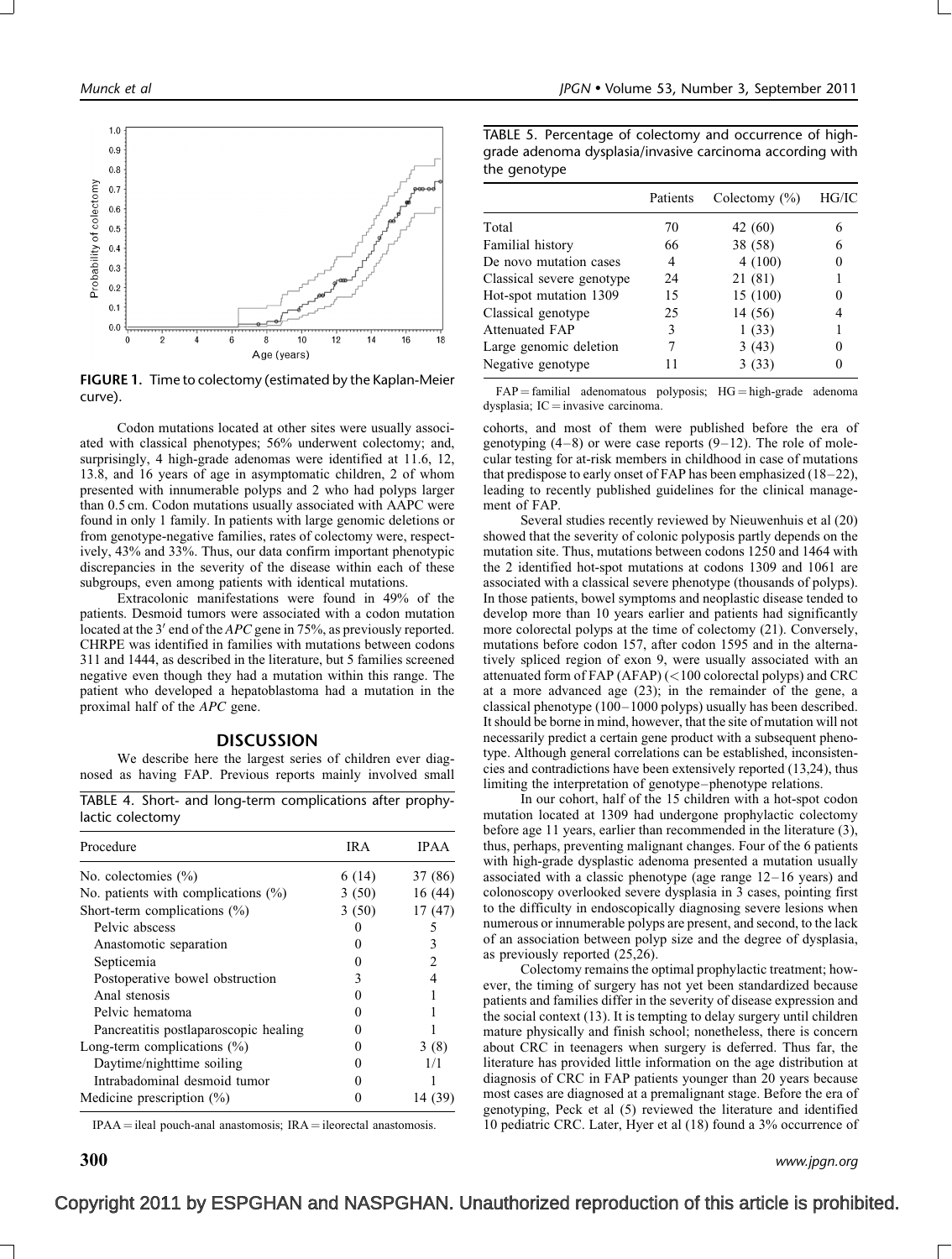| TABLE 6. Patients' characteristics with high-grade adenoma dysplasia/invasive carcinoma |                |                        |              |          |  |  |
|-----------------------------------------------------------------------------------------|----------------|------------------------|--------------|----------|--|--|
| <b>Symptoms</b>                                                                         | Codon mutation | Preoperative endoscopy | Colectomy, y | Specimen |  |  |
| N <sub>o</sub>                                                                          | 215            | Innumerable polyps HG  | 11.5         | НG       |  |  |
| N <sub>o</sub>                                                                          | 805            | Polyps $>0.5$ cm HG    | 13.8         | HG       |  |  |
| N <sub>o</sub>                                                                          | 1538           | Polyps $>0.5$ cm HG    | 16           |          |  |  |
| N <sub>0</sub>                                                                          | 984            | Innumerable polyps     | 12           | HG       |  |  |
| Rectal bleeding                                                                         | NI             | Numerous polyps        | 8.8          | IC       |  |  |
| Rectal bleeding                                                                         | 1406           | Innumerable polyps     | 16.2         | ΗG       |  |  |

| TABLE 6. Patients' characteristics with high-grade adenoma dysplasia/invasive carcinoma |  |  |  |  |  |  |
|-----------------------------------------------------------------------------------------|--|--|--|--|--|--|
|-----------------------------------------------------------------------------------------|--|--|--|--|--|--|

 $HG = high-grade adenoma dysplasia; IC = invasive carcinoma; codon mutation: NI = nonidentified; -...$ 

severe dysplasia in a cohort of 13 patients 11 to 16 years of age, all of whom presented significant gastrointestinal symptoms, in contrast to our study results (2 rectal bleedings of 6). Surprisingly, in a small monocentric cohort of 11 teenagers (22) who underwent prophylactic colectomy at a mean age of  $13 \pm 3.2$  years, a high rate of severe dysplasia (27%) was reported. Recently, Church et al (8) surveyed 16 polyposis registries to assess the risk of CRC in teenagers; the estimated calculated incidence was 1 case per 471 patients with FAP younger than 20 years of age. Fourteen cases were identified (the youngest was 9 years old), all of them presenting with severe phenotypic polyposis (defined as more than 1000 colonic polyps), whereas 36% were clinically symptomatic. Vasen et al (13) reported data from several European registries, which included more than 1000 patients younger than 20 years; they found a low proportion of patients with FAP with CRC (0–10 years: 0%, 11–15 years: 0.2%, 16–20 years: 1.3%). Prospective studies comparing early surgical intervention with standard care management in the younger FAP population would help to clarify this issue, but are ethically impractical. Unfortunately, none of these studies provided data on gene mutation analysis.

In recent international guidelines (13), prophylactic colectomy is recommended if there are ''large numbers of adenomas larger than 5 mm including adenoma showing a high degree of dysplasia.'' We agree with the authors who stated that the majority of patients with classical FAP should undergo surgery between 15 and 25 years of age. Conversely, Barnard (14), in his recent article on pediatric FAP, suggests a more aggressive attitude: ''Once adenomas are identified, it is recommended that ileal pouch anal anastomosis or ileal anastomosis be performed''; however, that statement does not indicate the patient's genotypic data, nor is a specific bibliography provided.

The choice between the 2 types of surgical procedure (28) had been controversial until recent guidelines began to approach a consensus, (13), suggesting use of the outcome of genetic testing to guide the choice between IRA and IPAA (20–29). IPAA is now advisable in patients with a mutation located distal to codon 1444. Indeed, such patients are at risk of desmoid tumors, and conversion of IRA to IPAA may be difficult in cases of asymptomatic mesenteric desmoid tumors or in patients with a severe genotype because they have an increased risk of developing severe rectal polyposis that would require secondary protectomy if IRA were performed. In our cohort, 4 patients (2 with innumerable rectosigmoid polyps, 2 with desmoid tumors) should have undergone IPAA, but this was in the late 1980s and they were unable to benefit from genetic testing at that time. Recently, a meta-analysis on quality of life after those 2 surgical options (27) was in favor of IRA (bowel movement frequency, reoperation within 30 days); IPAA, which implies more extensive surgery, including pelvic dissection, has a higher morbidity rate with possible reduction in fertility (28), although the latter hypothesis is controversial.

Most patients with FAP develop extracolonic manifestations over time; at present, a higher proportion of deaths in adulthood may even be attributed to desmoid or duodenal tumors (30) rather

than to CRC. Desmoid tumors (31), although benign, can lead to compression of vital organs. Adenomatous gastroduodenal polyps are common, with rates approaching 100% over time, and only a small fraction will develop invasive cancer in adulthood  $(3\% - 5\%)$ (32). Scott et al (33) found duodenal adenomas in childhood at the same frequency as in our cohort; an association between a germ-line APC mutation and severity of upper gastrointestinal (GI) polyposis remains controversial (34) and only future large multicentric studies will provide confirmation. In accordance with international guidelines, upper GI polyposis surveillance should begin when colonic adenoma is identified (14) or between the ages of 25 and 30 years (13), with intervals between screening in stage I Spigelman of 5 years; indeed, prospective studies demonstrated the slow progression of duodenal polyp size, number, and histology (35). In our study, most patients underwent upper GI, with a median of 3 procedures, pointing to possible overscreening by pediatric teams. An endoscopic retrograde cholangiopancreatographic side-viewing endoscopy is recommended to enable detailed inspection of the papilla for ampullary carcinoma detection; however, in early Spigelman stages typical of the pediatric population, the use of a forward-viewing endoscope is considered appropriate (13). Optimal surveillance protocols for genetic counseling, types of investigation, and surveillance intervals in patients with FAP and AFAP have recently been proposed (13,14). Predictive testing for the mutation should be offered to first-degree relatives in cases of typical FAP; however, the right age for screening of children at risk of FAP remains subject to careful consideration (36,37). In fact, early knowledge of the child's disease status may have detrimental effects on the family (37). Thus, some authors advise delaying the process until the child is old enough to take part in the decision (18); on the contrary, the prognosis has improved substantially for families under regular surveillance, because CRC is rare and occurs mainly in those with de novo mutations.

Guidelines for colonoscopic surveillance (13,14) recommended that family members who carry the mutation should undergo periodic examination of the rectosigmoid starting in the early teens. They also recommended starting earlier than 12 years of age in families in which severe dysplasia or carcinoma was found at a young age or in families with mutations associated with a severe phenotype (ie, 1309, 1061). In those guidelines, it was recommended that flexible sigmoidoscopy be performed, at least initially; once adenomas have been identified by sigmoidoscopy, there is an indication for full colonoscopy. Those recommendations were based on a study by Bussey et al (38) in the late 1970s, which demonstrated that in adults, the rectum was affected in all cases of colonic adenoma, thus recommending colonoscopy only after the appearance of rectosigmoid polyps. In our study, all of the centers immediately investigated the entire colorectum, in contrast to previous conclusions in adult studies; among the 8 patients with initial intact rectosigmoid, 3 would have had an initial colonoscopy in any case because of a rectal or severe genotype; for the 5 remaining patients, therapeutic intervention would not have been